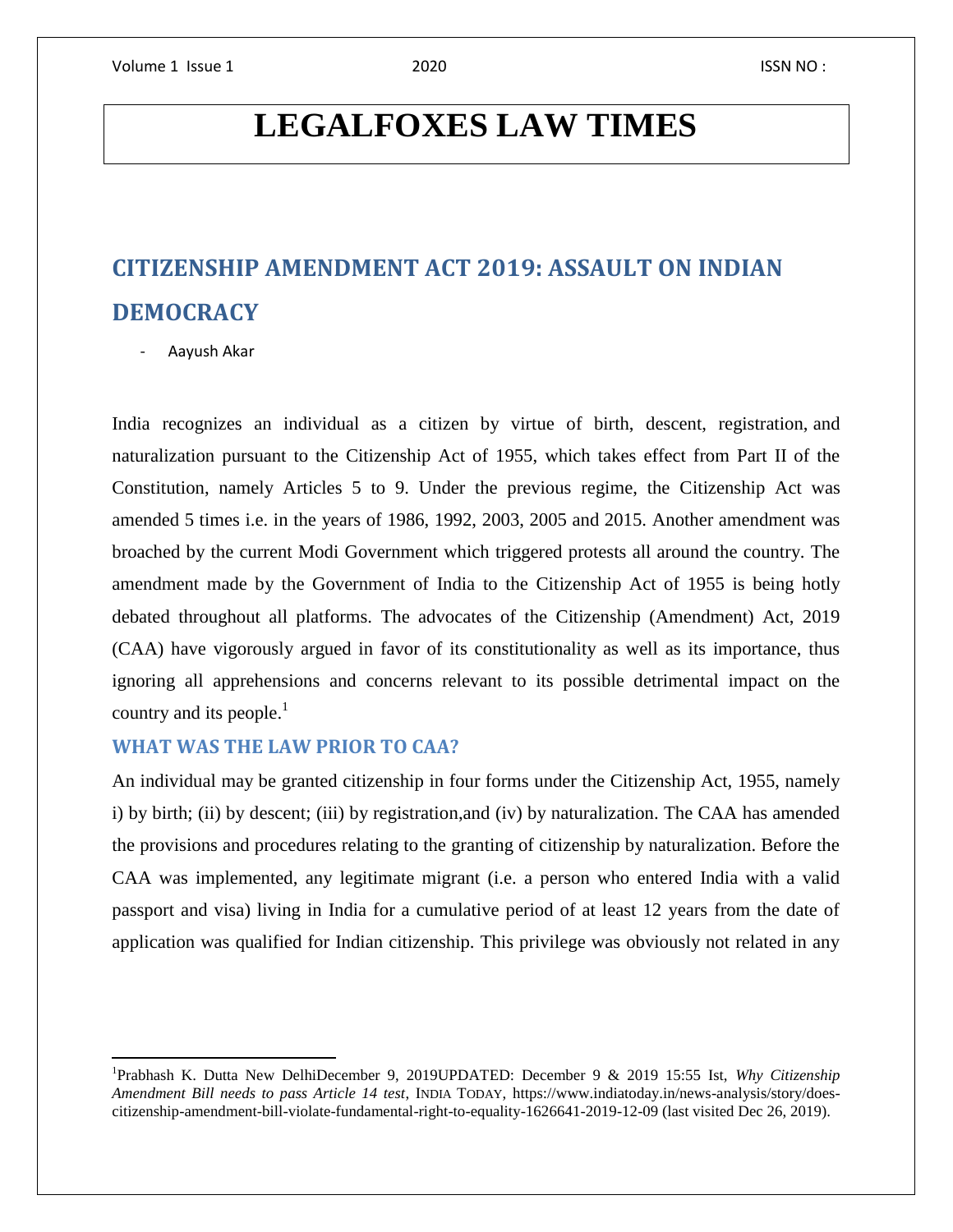way to the immigrant's beliefs pursuing Indian citizenship. The Act does not grant citizenship to any illegal immigrants regardless of their religion.<sup>2</sup>

## **WHAT HAS CAA CHANGED?**

The CAA seeks to provide fast track Indian citizenship to illegal migrants belonging to the Hindu, Muslim, Catholic, Jain, Sikh and Parsian sects who migrated to India from Afghanistan, Pakistan and Bangladesh before 31 December 2014. Furthermore, the CAA excludes Muslims from the application of the Act. Since the CAA mandates that these non-Muslim illegal migrants remain in India for a period of at least 5 years from the date of registration, on and after 31 December 2019, they will be eligible for citizenship.

The purpose of the legislation is likely to provide shelter to the above-mentioned community of non-Muslim illegal migrants who have endured religious persecution in Afghanistan, Pakistan, and Bangladesh as a consequence of their minority status. Notably, the CAA does not include Pakistan's Ahmadiyas and Shias or Myanmar's Rohingya Muslims who are also subject to religious persecution in their respective countries.<sup>3</sup>

# WHY IS THE CAA UNCONSTITUTIONAL?

The proviso which is inserted for the definition of citizenship to the present act is clearly unconstitutional keeping in mind the rule laid down by the Hon'ble Apex Court in the case of State of West Bengal v. Anwar Ali Sarkar<sup>4</sup>in 1952. Article 14 provides for both reasonable and rational classification. What is vital is that the rational classification needs to have a reasonable nexus with the objective sought to be achieved by the legislation. In other terms, there is a twin prerequisite for rational classification and a reasonable nexus to meet the standard of Article 14, and this is regrettably ignored in this discourse. Justice SR Das in this case explicitly mentioned that in short, while the Article forbids class legislation in order to discriminate unfairly by granting privileges or imposing liabilities to individuals arbitrarily selected from a large number of other persons similarly situated in relation to the privileges sought or the

l

<sup>&</sup>lt;sup>2</sup>Citizenship (Amendment) Act: An unconstitutional Act, DECCAN HERALD (2019),

https://www.deccanherald.com/specials/sunday-spotlight/citizenship-amendment-act-an-unconstitutional-act-785638.html (last visited Dec 26, 2019).

<sup>3</sup>Explainer: How does one become an Indian Citizen? What changed with the CAA?, , https://factly.in/explainerhow-does-one-become-an-indian-citizen-what-changed-with-the-caa/ (last visited Dec 26, 2019).

<sup>&</sup>lt;sup>4</sup>The State Of West Bengal vs Anwar All Sarkarhabib, AIR 75 (1952).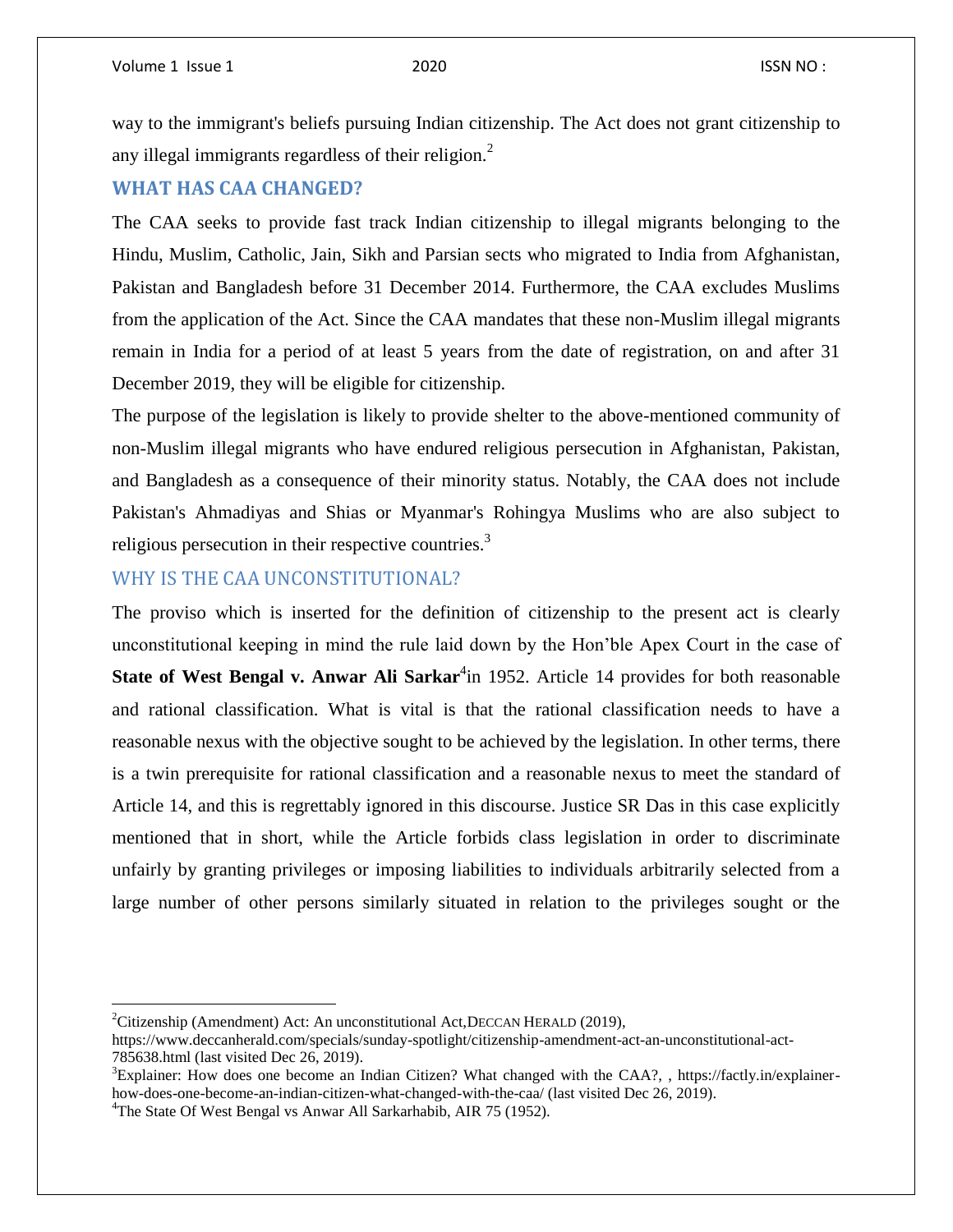liabilities proposed to be imposed, it does not preclude classification for the purposes of legislation. $5$ 

In short, despite their arrival to India without valid documents and permission, the Citizenship Amendment Bill will grant illegal migrants the status of legal migrants. This clearly indicates that the intent of the legislature is to create discrimination against Muslims which is clearly forbidden under Article 14 of the Indian Constitution. Article 14 is one of the foundations of the Constitution. It states, "No person shall be denied equality before the law or equal protection of laws within the territory of India by the State." Equality before the law means that the State shall treat all classes of persons without discrimination. Equal protection of the law means that the State will not lay down laws or rules which discriminate between two persons.

Among other things, the preamble describes India as a secular state, that suggests that the state cannot feel a greater duty to support one religion over another as a matter of policy. Consequently, a statute that aims to expedite the awarding of citizenship to non-Muslim illegal migrants on account of their religious persecution from thus ignoring the religious persecution of Muslims in neighbouring countries is against the fundamental principle of secularism reflected in our Constitution.

#### IS THERE AN NRC LINK?

 $\overline{\phantom{a}}$ 

The claim that the CAA and the NRC are completely separate or that the CAA will have no direct or indirect effect on the NRC mechanism to be followed by the State is like living in a fool's paradise. It would be foolish to claim that the CAA must be seen in isolation and that its repressive essence becomes increasingly evident when perceived holistically, especially from the wider perspective of the government's established philosophy and the long-held policy of the incumbent government, which is nothing but a slow and gradual ethnic cleansing of the nation. It was also clearer from the tweet of BJP Official handle that the current regime when the NRC exercise in the state of Assam is connected with CAA. More than 19 lakh Hindus were eliminated from the NRC when this process was done in Assam under the guidelines of Hon'ble

 ${}^{5}A$  premature denouncement of the Citizenship Act - The Hindu, , https://www.thehindu.com/opinion/op-ed/apremature-denouncement-of-the-citizenship-act/article30362045.ece (last visited Dec 26, 2019).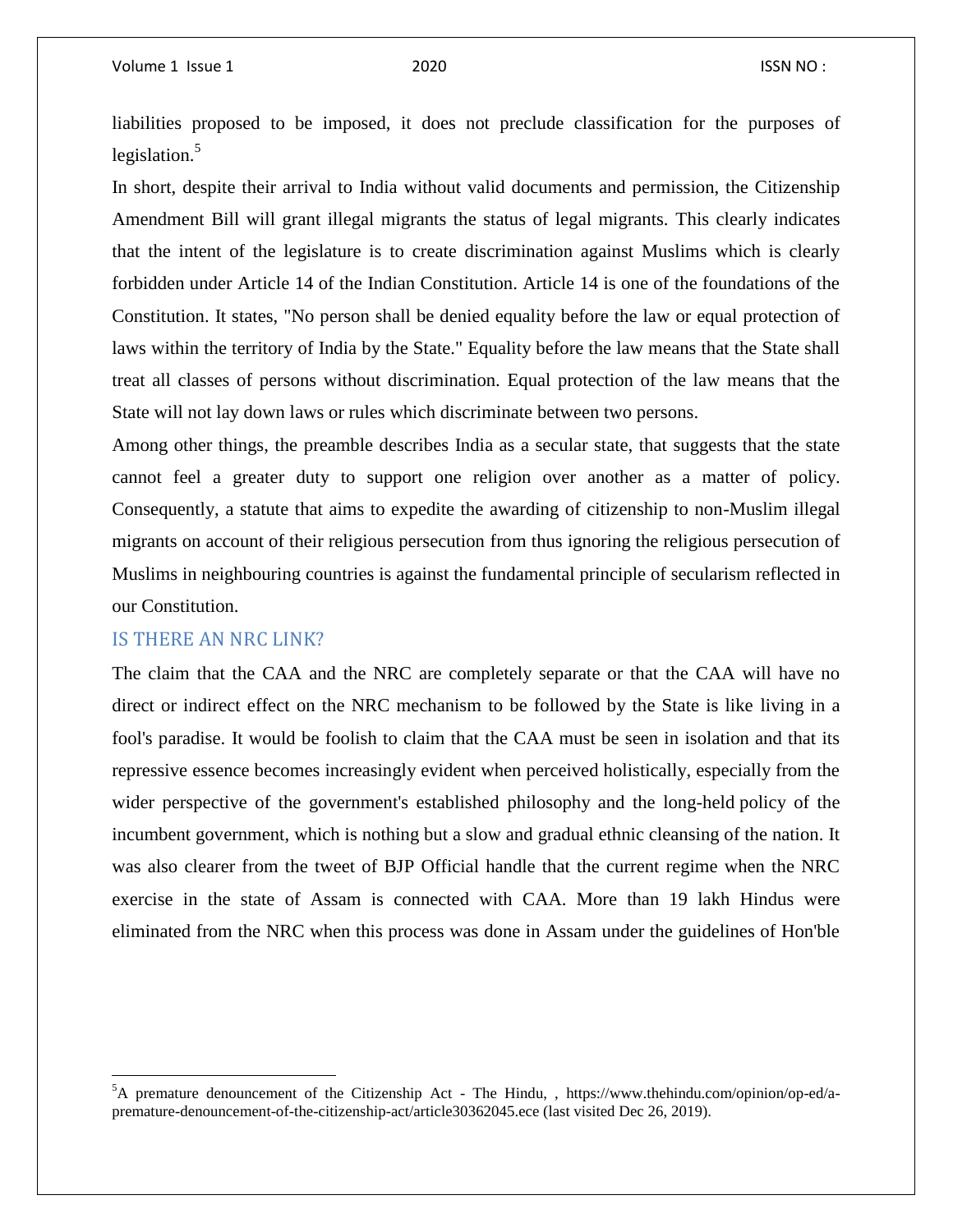Apex Court. Some claim that the Citizenship Amendment Act is a method of obtaining citizenship of these 19 lakh Hindus in Assam.<sup>6</sup>

### **IS THERE VIOLENT USE OF SECTION 144 OF CrPC?**

With demonstrations against the Citizenship Amendment Act intensifying in multiple locations across many nations, governments have enforced Section 144 of the Criminal Procedure Code (CrPC) banning demonstrators from assembling against or in support of the controversial legislation passed by Parliament. The administration is empowered under Section 144 to impose restrictions on the personal freedoms of individuals. This ensures that the government can restrict the fundamental right to peaceful assembly provided for under Article 19 of the Constitution if the executive magistrate considers the condition at any given location with the potential for disruption of law and order.

The Karnataka High Court questioned the legality of Section 144 of CrPC which was imposed in Bengaluru by the State Government which was planned for the controversial act. It questioned the assumption of the State Lawmakers that every protest could not be turned into violence. The right to protest is enshrined under Article 19 (1)(a) of the Indian Constitution. It grants all citizens the right to "assemble freely and without violence." Citizens hitting city streets across states against the Citizenship Amendment Act practice their constitutionally guaranteed fundamental right. But when the State is arbitrarily using Section 144 of CrPC to prohibit the gathering of protestors, it is violating their right to protest.<sup>7</sup>

#### **SUGGESTIONS-**

 $\overline{\phantom{a}}$ 

The Bill says in the declaration of objects and reasons mentions that countries like Pakistan, Afghanistan, and Bangladesh have a state religion. As a consequence, many individuals from Hindu, Sikh, Buddhist, Jain, Parsi and Christian sects in those countries have faced persecution on religious grounds. As per the current Government, it forms the basis of intelligible differentia among non-Muslim immigrants and provides the legal and constitutional ground for keeping Muslim immigrants without legitimate documentation who have reached India or

<sup>6</sup>Everything you wanted to know about the CAA and NRC - India Today Insight News,

https://www.indiatoday.in/india-today-insight/story/everything-you-wanted-to-know-about-the-caa-and-nrc-1630771-2019-12-23 (last visited Dec 26, 2019).

<sup>&</sup>lt;sup>7</sup>Citizenship Amendment Act: Imposition of Section 144 to prevent democratic protests smacks of colonialism; shows inability to handle dissent, FIRSTPOST, https://www.firstpost.com/india/citizenship-amendment-actimposition-of-section-144-to-prevent-democratic-protests-against-law-smacks-of-colonialism-shows-govtsinability-to-handle-dissent-7801111.html (last visited Dec 26, 2019).